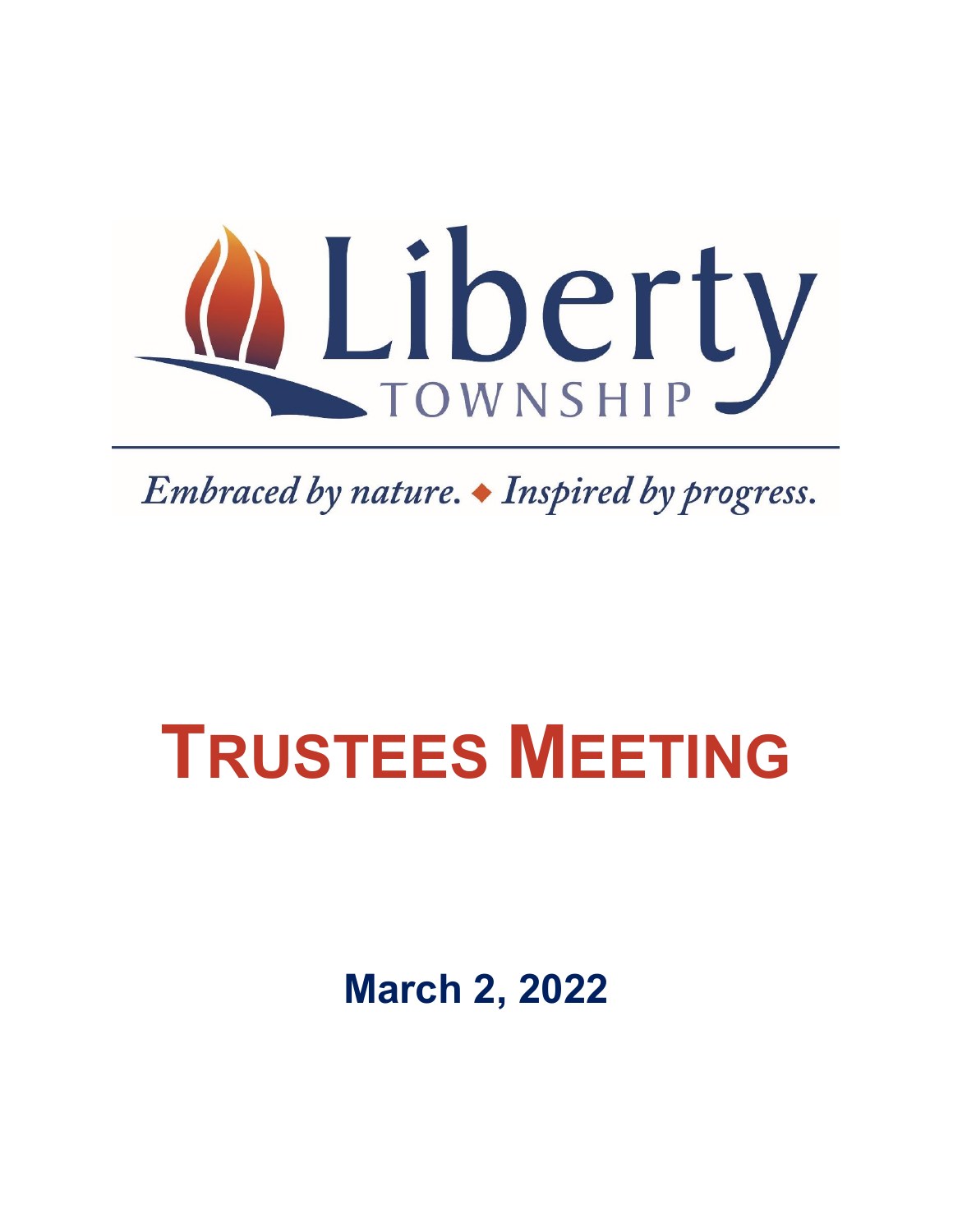

Embraced by nature.  $\triangle$  Inspired by progress.

Tom Farrell, President Steve Schramm, Vice President **Administrator** Todd Minniear **Kristen Bitonte** 

**<u>Fiscal Officer</u><br>Pam Quinlisk** 

# **Liberty Township Trustees Meeting Agenda Wednesday, March 2, 2022 5021 Winners Circle Drive Liberty Township, OH 45011**



**Regular Meeting 5:30 P.M.** 

**CALL TO ORDER ROLL CALL PLEDGE OF ALLEGIANCE**

**PUBLIC COMMENTS**

**FISCAL OFFICER'S BUSINESS**

**ITEM(S) TO REMOVE FROM CONSENT AGENDA**

#### **CONSENT AGENDA**

All matters under the Consent Agenda are considered by the Board of Trustees to be routine and will be enacted by one motion. Any Trustee may remove an item from the Consent Agenda by request. No second is required for removal of an item. Items removed for separate discussion will be considered after the motion to approve the Consent Agenda.

#### **a) Fiscal Officer**

- **Payment Listing Motion to approve** the Payment Listing and Additional Payment Listing
- **b) Services**
	- **Motion to approve** the new Parks Committee member Mary Villarreal for a term ending 12-31-23.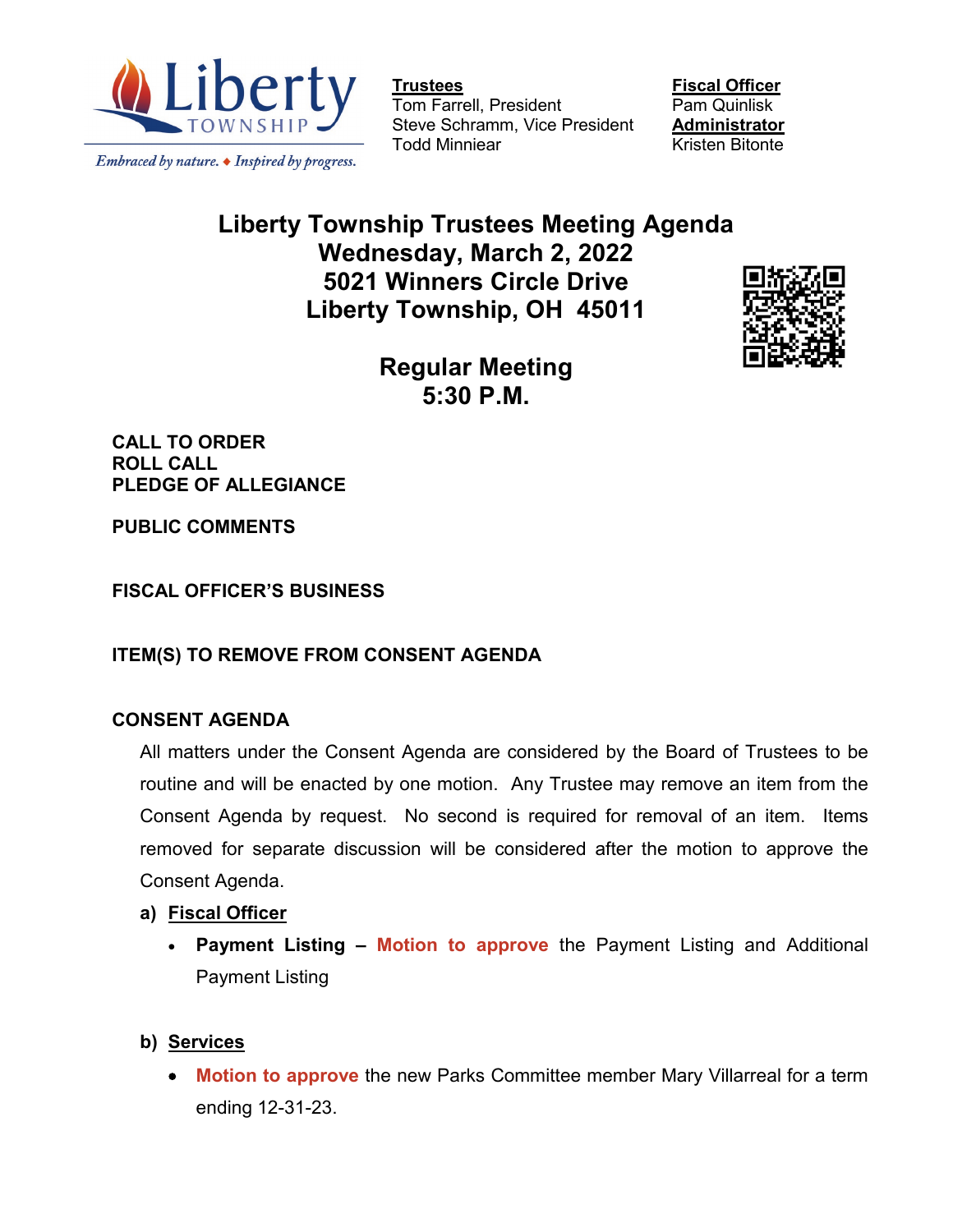

Agenda March 2, 2022 Page 2

Embraced by nature. • Inspired by progress.

- **Motion to approve** the amended Parks Committee meeting schedule for 2022 originally approved per Resolution 2022-003.
- **c) Zoning**
	- **Motion to approve** the amended Zoning Commission meeting schedule for 2022 originally approved per Resolution 2022-003.

#### **d) Administration**

• **Motion to approve** the amendment to the Services Department promotional process and add it to the Liberty Township Personnel Policy Handbook.

> MOTION TO APPROVE CONSENT AGENDA: \_\_\_\_\_ 2nd: \_\_\_\_\_ Roll: \_\_\_\_\_

#### **DEPARTMENT BUSINESS**

- **a) Fire / EMS**
	- **b) Motion to** hire Matt Mershad to the position of part time FireFighter / EMT Step 1 at \$15.88 per hour beginning March 7, 2022 pending the successful completion of a polygraph and physical assessment.

| Motion: |  |
|---------|--|
| $2nd$ : |  |
| Roll:   |  |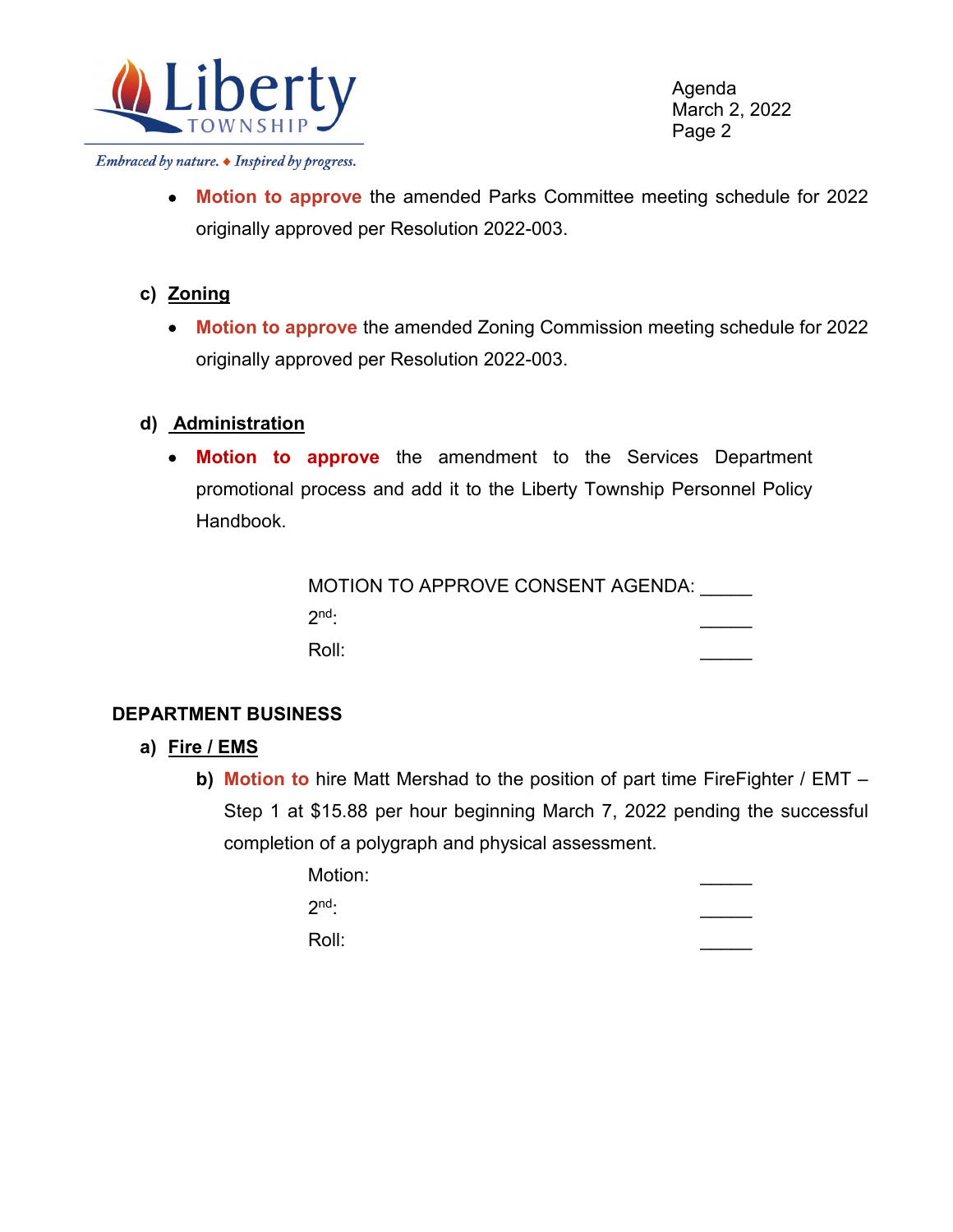

Agenda March 2, 2022 Page 3

#### Embraced by nature. • Inspired by progress.

## **c) Services**

• **Motion to** hire Brian Gray to the position of full time Services Worker I at \$16.00 per hour contingent upon successful completion of pre-employment testing.

| Motion: |  |
|---------|--|
| $2nd$ : |  |
| Roll:   |  |

• **Motion to** authorize the Township Administrator to submit the Wilhelmina Park trail, shelter and parking lot projects for consideration of the 2022 Capital Budget bill funding.

| Motion: |  |
|---------|--|
| $2nd$ : |  |
| Roll:   |  |

### **d) Zoning Department**

• **Motion to** authorize the Township Administrator to execute an agreement with McBride Dale Clarion to provide zoning assistance in connection with the proposed Millikin Way Interchange.

| Motion: |  |
|---------|--|
| $2nd$ : |  |
| Roll:   |  |

### **DEPARTMENT UPDATES**

**TRUSTEE COMMENTS**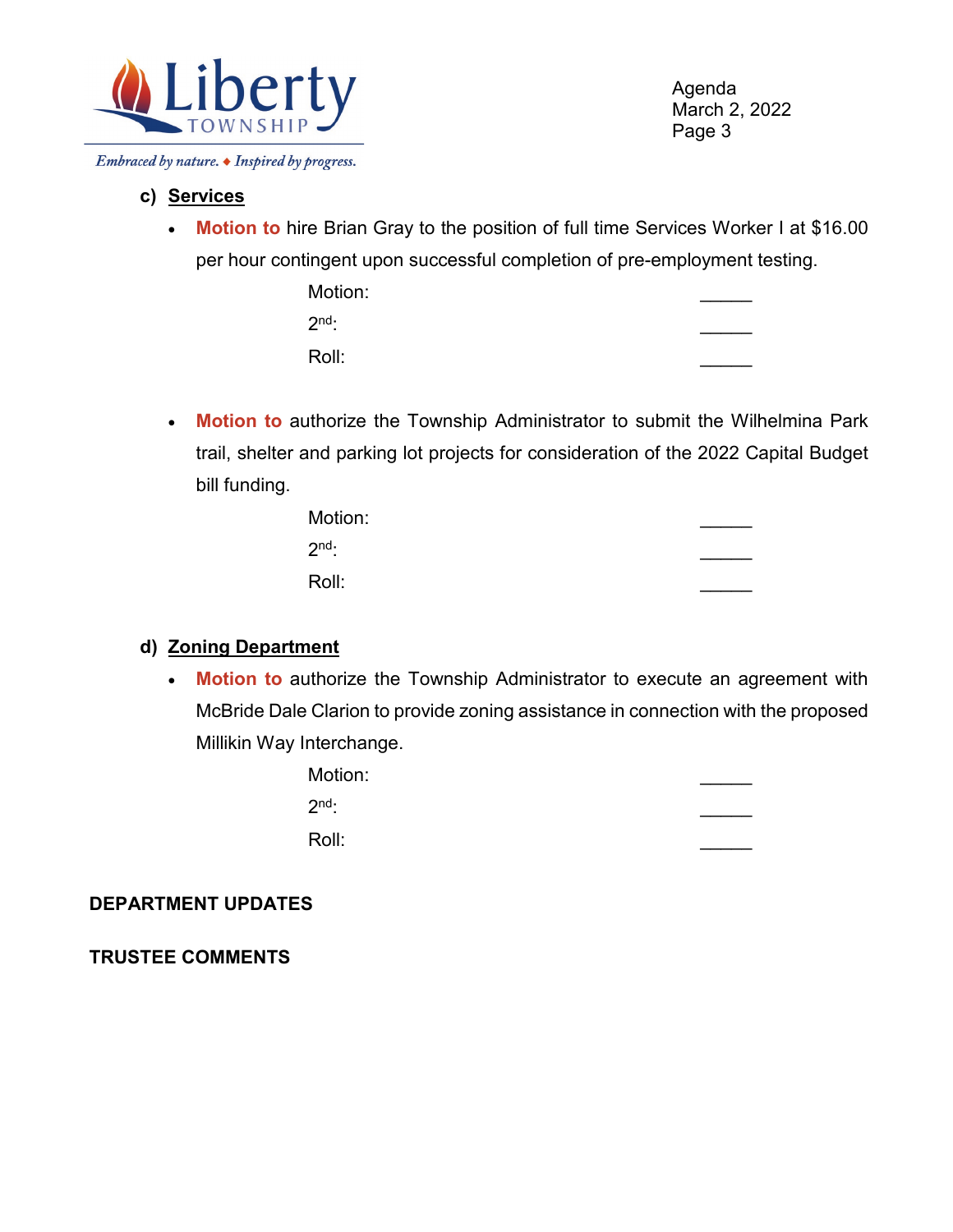

Agenda March 2, 2022 Page 4

#### Embraced by nature. • Inspired by progress.

#### **EXECUTIVE SESSION**

• **Motion to go into an** Executive session to consider the employment of a public employees and to prepare for bargaining sessions with public employees concerning their compensation or other terms and conditions of their employment per O.R.C. § 121.22  $(G)(4)$ .

| Motion: |  |
|---------|--|
| $2nd$ : |  |
| Roll:   |  |

• **Motion to come out of an** Executive session.

| Motion: |  |
|---------|--|
| $2nd$ : |  |
| Roll:   |  |
|         |  |

#### **ADJOURNMENT**

| Motion to adjourn: |  |
|--------------------|--|
| $2nd$ :            |  |
| Roll:              |  |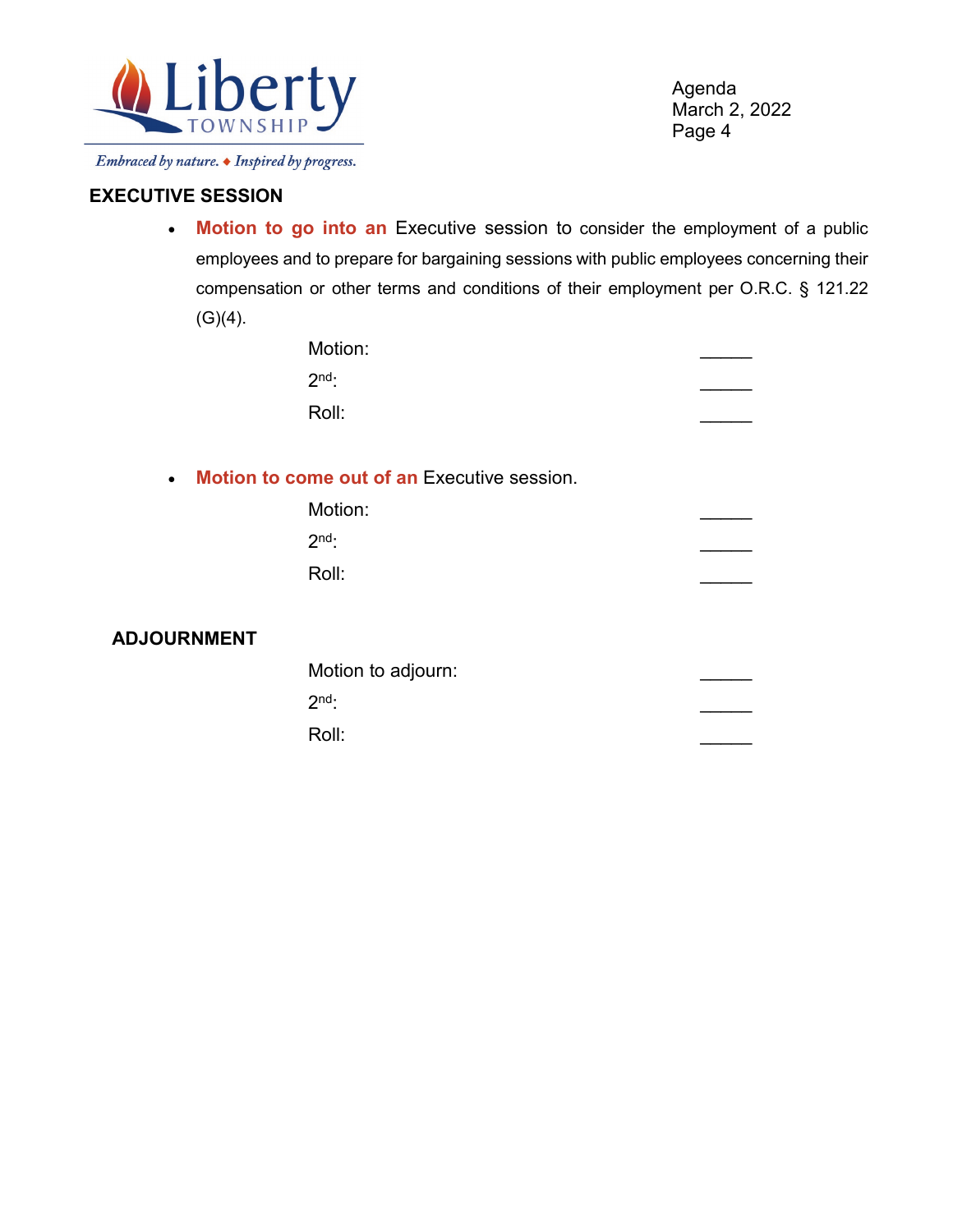| LIBERTY TOWNSHIP, BUTLER COUNTY |  |
|---------------------------------|--|
|                                 |  |

## **Payment Listing**

2/16/2022 to 2/23/2022

| <b>Payment</b><br>Advice # | <b>Post Date</b> | <b>Transaction</b><br><b>Date</b> | <b>Type</b> | Vendor / Payee                         | <b>Amount</b> | <b>Status</b> |
|----------------------------|------------------|-----------------------------------|-------------|----------------------------------------|---------------|---------------|
| 69407                      | 02/22/2022       | 02/22/2022 AW                     |             | NANCY NIX BUTLER COUNTY TREASUREF      | \$403.00      | $\circ$       |
| 69408                      | 02/23/2022       | 02/23/2022 AW                     |             | AMBULANCE MAINTENANCE COMPANY IN       | \$1,416.45    | O             |
| 69409                      | 02/23/2022       | 02/23/2022 AW                     |             | AFFORDABLE PEST CONTROL, INC.          | \$72.00       | O             |
| 69410                      | 02/23/2022       | 02/23/2022 AW                     |             | AMS SUPPLY                             | \$146.25      | $\circ$       |
| 69411                      | 02/23/2022       | 02/23/2022 AW                     |             | ACE HARDWARE, WEST CHESTER             | \$17.32       | O             |
| 69412                      | 02/23/2022       | 02/23/2022 AW                     |             | A.E. DAVID COMPANY, INC.               | \$5,646.37    | O             |
| 69413                      | 02/23/2022       | 02/23/2022 AW                     |             | A.E. DAVID COMPANY, INC.               | \$859.91      | $\circ$       |
| 69414                      | 02/23/2022       | 02/23/2022 AW                     |             | <b>BCWS</b>                            | \$140.34      | O             |
| 69415                      | 02/23/2022       | 02/23/2022 AW                     |             | BETHESDA HEALTHCARE INC                | \$170.00      | O             |
| 69416                      | 02/23/2022       | 02/23/2022 AW                     |             | BUTLER COUNTY SHERIFF'S OFFICE-COM     | \$2,175.00    | $\circ$       |
| 69417                      | 02/23/2022       | 02/23/2022 AW                     |             | <b>BOUND TREE MEDICAL LLC</b>          | \$37.14       | $\circ$       |
| 69418                      | 02/23/2022       | 02/23/2022 AW                     |             | CINCINNATI BELL TELEPHONE              | \$45.30       | $\circ$       |
| 69419                      | 02/23/2022       | 02/23/2022 AW                     |             | CINCINNATI BELL TELEPHONE              | \$21.66       | O             |
| 69420                      | 02/23/2022       | 02/23/2022 AW                     |             | <b>CINTAS</b>                          | \$226.96      | $\circ$       |
| 69421                      | 02/23/2022       | 02/23/2022 AW                     |             | CONDOR ELITE, INC.                     | \$1,484.32    | $\circ$       |
| 69422                      | 02/23/2022       | 02/23/2022 AW                     |             | <b>COX MEDIA GROUP</b>                 | \$222.30      | O             |
| 69423                      | 02/23/2022       | 02/23/2022 AW                     |             | <b>DUKE ENERGY</b>                     | \$5,772.94    | O             |
| 69424                      | 02/23/2022       | 02/23/2022 AW                     |             | <b>DUKE ENERGY</b>                     | \$1,644.37    | $\circ$       |
| 69425                      | 02/23/2022       | 02/23/2022 AW                     |             | <b>FRANK J SMITH</b>                   | \$200.00      | O             |
| 69426                      | 02/23/2022       | 02/23/2022 AW                     |             | <b>JACOB KEITH</b>                     | \$100.00      | O             |
| 69427                      | 02/23/2022       | 02/23/2022 AW                     |             | KELLER CLEANING SYSTEMS, LLC           | \$2,200.00    | $\circ$       |
| 69428                      | 02/23/2022       | 02/23/2022 AW                     |             | <b>KERRY FORD</b>                      | \$51.06       | O             |
| 69429                      | 02/23/2022       | 02/23/2022 AW                     |             | <b>METAL SUPERMARKETS</b>              | \$17.92       | $\circ$       |
| 69430                      | 02/23/2022       | 02/23/2022 AW                     |             | <b>National Testing Network</b>        | \$750.00      | O             |
| 69431                      | 02/23/2022       | 02/23/2022 AW                     |             | PRIDE SEALS, INC                       | \$56.70       | O             |
| 69432                      | 02/23/2022       | 02/23/2022 AW                     |             | <b>REDI CINCINNATI LLC</b>             | \$3,118.62    | $\circ$       |
| 69433                      | 02/23/2022       | 02/23/2022 AW                     |             | STIGLER SUPPLY CO.                     | \$206.67      | $\circ$       |
| 69434                      | 02/23/2022       | 02/23/2022 AW                     |             | <b>VERCOM</b>                          | \$870.00      | O             |
| 69435                      | 02/23/2022       | 02/23/2022 AW                     |             | <b>VERIZON</b>                         | \$521.54      | $\circ$       |
| 69436                      | 02/23/2022       | 02/23/2022 AW                     |             | ZIEGLER BOLT & NUT HOUSE               | \$90.00       | O             |
|                            |                  |                                   |             | <b>Total Payments:</b>                 | \$28,684.14   |               |
|                            |                  |                                   |             | <b>Total Conversion Vouchers:</b>      | \$0.00        |               |
|                            |                  |                                   |             | <b>Total Less Conversion Vouchers:</b> | \$28,684.14   |               |
|                            |                  |                                   |             |                                        |               |               |

Type: AM - Accounting Manual Warrant, AW - Accounting Warrant, IM - Investment Manual Warrant, IW - Investment Warrant, PM - Payroll Manual Warrant, PR - Payroll Warrant, RW - Reduction of Receipt Warrant, SW - Skipped Warrant, WH - Withholding Warrant, WM - Withholding Manual, WS - Special Warrant, CH - Electronic Payment Advice, IL - Investment Loss, EP - Payroll EFT Voucher, CV - Payroll Conversion Voucher, SV - Payroll Special Voucher, EW - Withholding Voucher, POS ADJ - Positive Adjustment, NEG ADJ - Negative Adjustment, POS REAL - Positive Reallocation, NEG REAL - Negative Reallocation

Status: O - Outstanding, C - Cleared, V - Voided, B - Batch

\* Asterisked amounts are not included in report totals. These transactions occurred outside the reported date range but are listed for reference.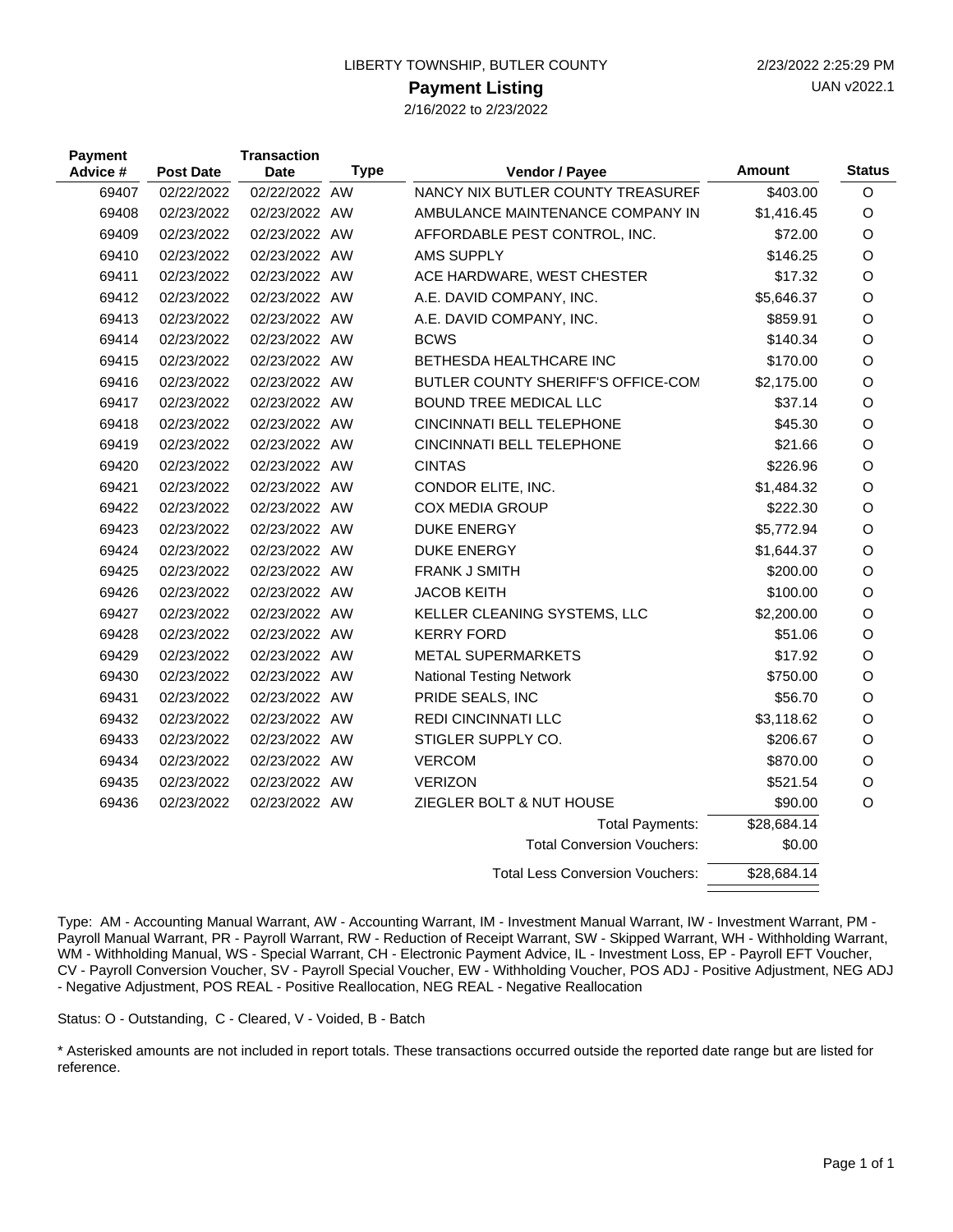

**LIBERTY TOWNSHIP PARKS COMMITTEE MEETING SCHEDULE FOR 2022**

**Monday, January 17, 2022**

**Monday, February 21, 2022**

**Monday, March 21, 2022**

**Monday, April 18, 2022**

**Monday, May 16, 2022**

**Monday, June 27, 2022\*\*\***

**Monday, July 18, 2022**

**Monday, August 15, 2022**

**Monday, September 19, 2022**

**Monday, October 17, 2022**

**Monday, November 21, 2022**

**Monday December 19 2022** 

*\*\*\* Amended due to holiday conflict.*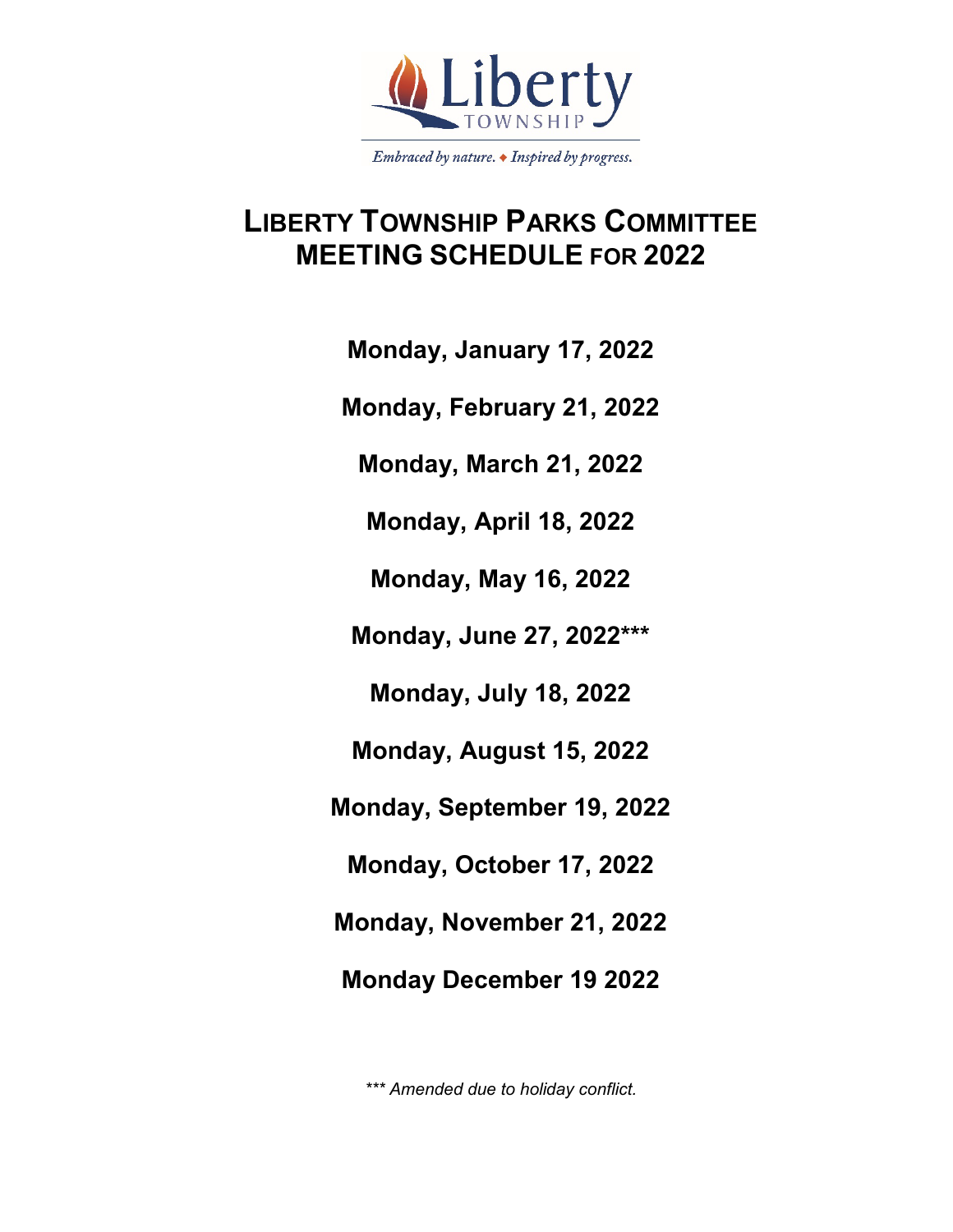

**ZONING COMMISSION Meeting Schedule for 2022** 

## The Zoning Commission Meetings are conducted on the 3rd Monday of each month at the Township Administration Building located at 5021 Winners Circle Drive at 6:00 p.m. \*

| <b>Submittal Deadline</b> | <b>Meeting Date</b>        |
|---------------------------|----------------------------|
| December 17, 2021         | January 24, 2022**         |
| <b>January 14, 2022</b>   | <b>February 28, 2022**</b> |
| <b>February 11, 2022</b>  | <b>March 21, 2022</b>      |
| March 18, 2022            | April 18, 2022 May         |
| April 15, 2022            | 16, 2022                   |
| May 13, 2022              | June 27, 2022***           |
| June 17, 2022             | <b>July 18, 2022</b>       |
| <b>July 15, 2022</b>      | <b>August 15, 2022</b>     |
| <b>August 12, 2022</b>    | September 19, 2022         |
| September 16, 2022        | October 17, 2022           |
| October 14, 2022          | <b>November 21, 2022</b>   |
| <b>November 18, 2022</b>  | December 19, 2022          |
| <b>December 16, 2022</b>  | January 23, 2023**         |

\* Check the Liberty Township website for up to date meeting information \*\* Please note that the meeting date is on the fourth Monday due to a holiday \*\*\* Amended due to holiday conflict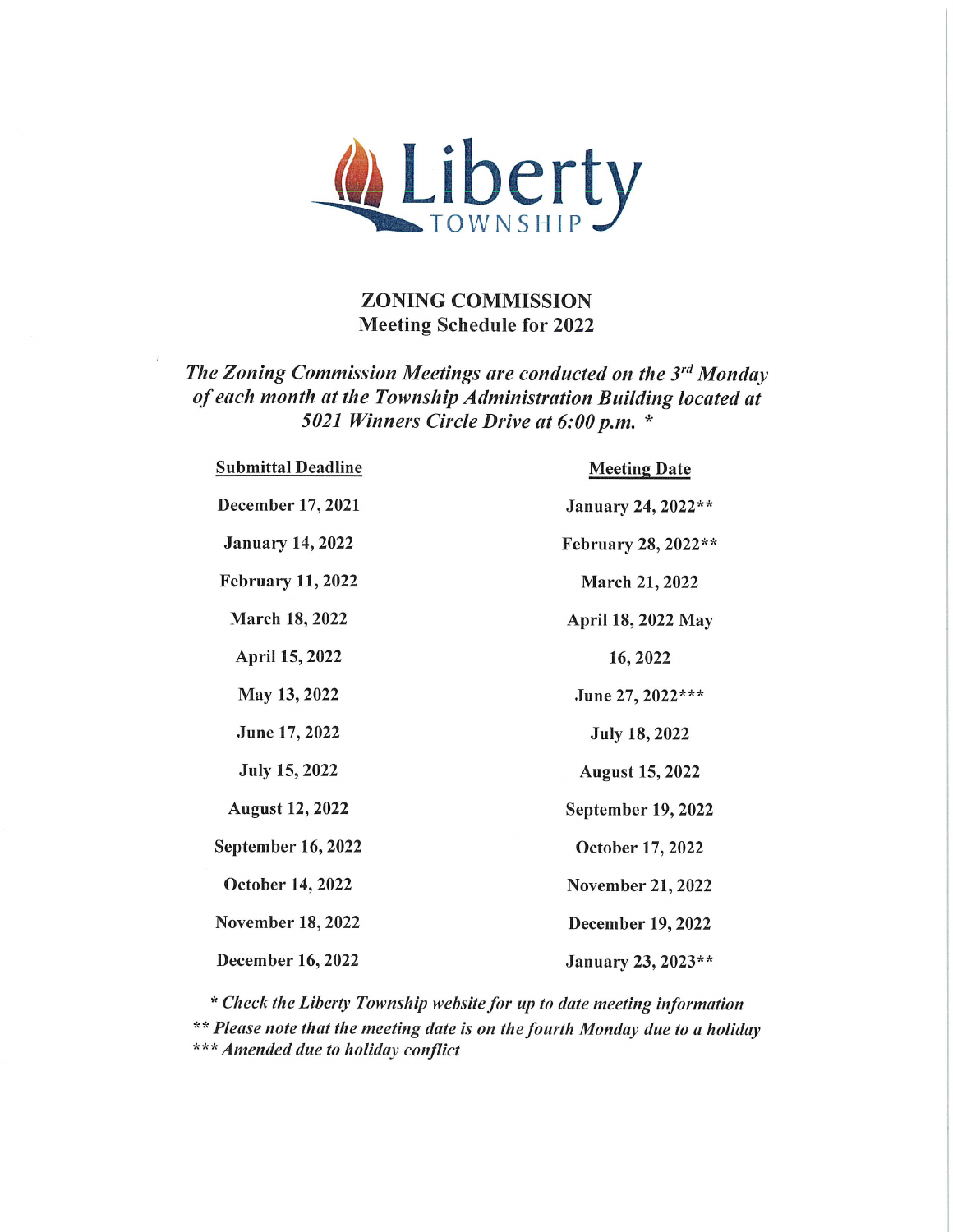## **SERVICES DEPARTMENTPROMOTION TESTING PROCESS**

*Effective Date: November 15, 2011 Revision Date: March 2, 2022*

REGULAR FULL-TIME service workers have the opportunity to test for the job one classification above your current position.

#### **SERVICE WORKER 2 / OPERATOR TEST**

**Skills Test:** Each employee will need to schedule the test with the Services Director. You will be required to complete two separate skills from the Services Worker 2 / Operator Job Description and complete a *Classification Test Form* (forms) for each skill; each skill will use a separate form.

**Promotion Effective:** The Services Director will present a resolution requesting to promote those employees that pass the Service Worker 2 / Operator test at a Trustees Meeting Promotions become effective the first full pay period following successful completion of the test and formal approval by the Board of Trustees.

#### **SERVICE TECHNICIAN / OPERATOR TEST**

**Testing Period:** To meet the minimum qualifications for the position, employees will have to pass the test prior to the end of the testing period. Employees will be permitted to take *only one skill per testing period*. The Township will have two testing periods: Spring and Fall.

**Spring:** The Spring testing period will end the Friday before the first full pay period in June.

**Fall:** The Fall testing period will end the Friday before the first full pay period in November

**Skills Test:** Each employee will need to schedule each skill of the test with the Services Director. You will be required to complete two separate skills from the Services Technician / Operator Job Description and complete *Classification Test Form* (forms) for each skill; each skill will use a separate form. You can take *only one skill per testing period*. **This means that it will take a minimum of two testing periods to complete the Service Technician / Operator Test.**

After you complete the first skill, the Services Director will make every effort to give you assignments that will help you learn the Services Technician / Operator position prior to your taking the second skill.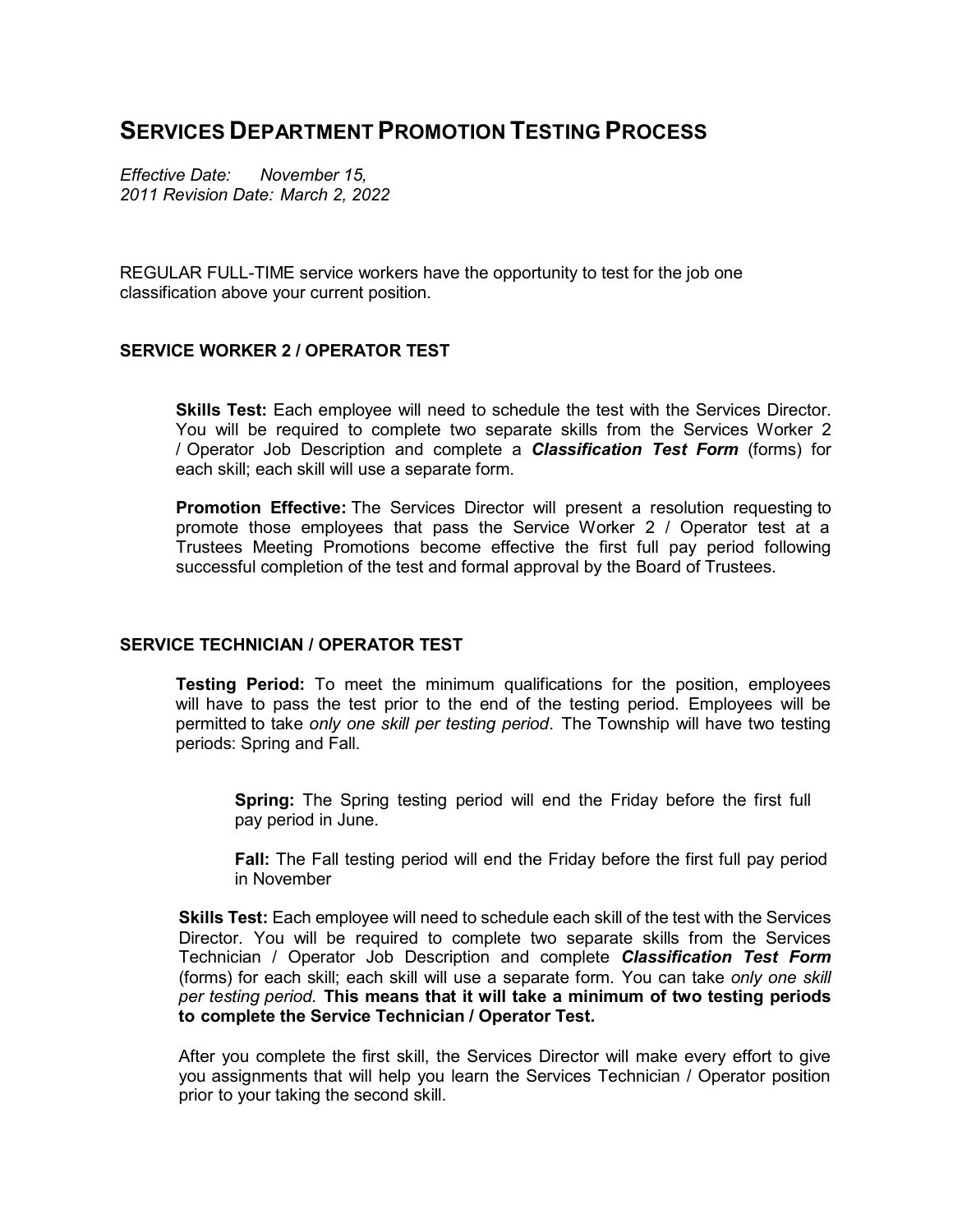**Promotion Effective:** The Services Director will present a resolution requesting to promote those employees that pass the Service Technician / Operator test at a Trustees Meeting Promotions become effective the first full pay period following successful completion of the test and formal approval by the Board of Trustees.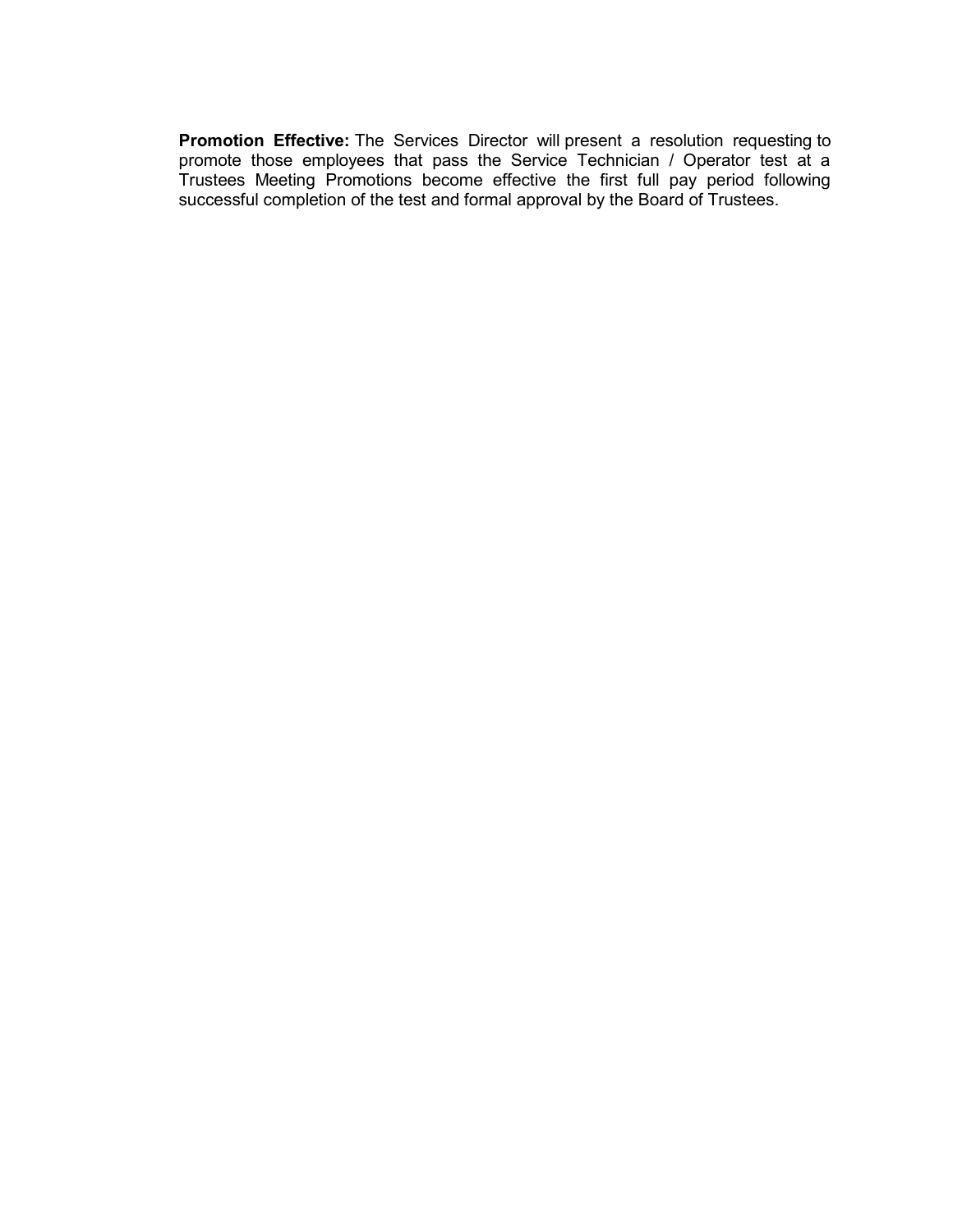

February 21, 2022

Caroline McKinney Economic Development Director Liberty Township Via Email

Dear Caroline:

Thank you for your interest in MDC's services related to the area around the proposed Millikin Road interchange. This letter will confirm that McBride Dale Clarion (MDC) will provide zoning assistance in connection with the proposed interchange.

After discussion with township staff and the trustees, we understand that this process will begin with consultation with representatives of the development community to gauge the types of uses for which there might be market demand, as well as to explore the nature of zoning regulations (such as uses, development standards, and development processes) that might be a good fit to the market.

Depending on the results of this first phase, additional services may be requested such as additional community outreach and drafting of zoning regulations for the area. We understand that you have had previous meetings with developers, and we assume you will coordinate these additional meetings. We will be prepared to lead the discussions and will summarize the results in a memorandum. As part of this initial phase of work we will also review relevant documents such as the exiting zoning regulations, the comprehensive plan, previous market research, and any other relevant information provided by you.

The consultation with representatives of the development community will be provided in coordination with you and invoiced monthly on an hourly basis with an initial not-to exceed amount of \$10,000 without authorization from you. My hourly rate is \$195.00 per hour. We may also utilize lower hourly rate personnel to assist as appropriate. Any reimbursable or direct costs, such as mileage and copies, will be invoiced at our cost. Payment is due on receipt of the invoice.

This engagement will not preclude other personnel from McBride Dale Clarion from representing private sector clients in Liberty Township. MDC staff working on this engagement will not be involved in any such private sector representation.

Planning = Zoning = Development Services